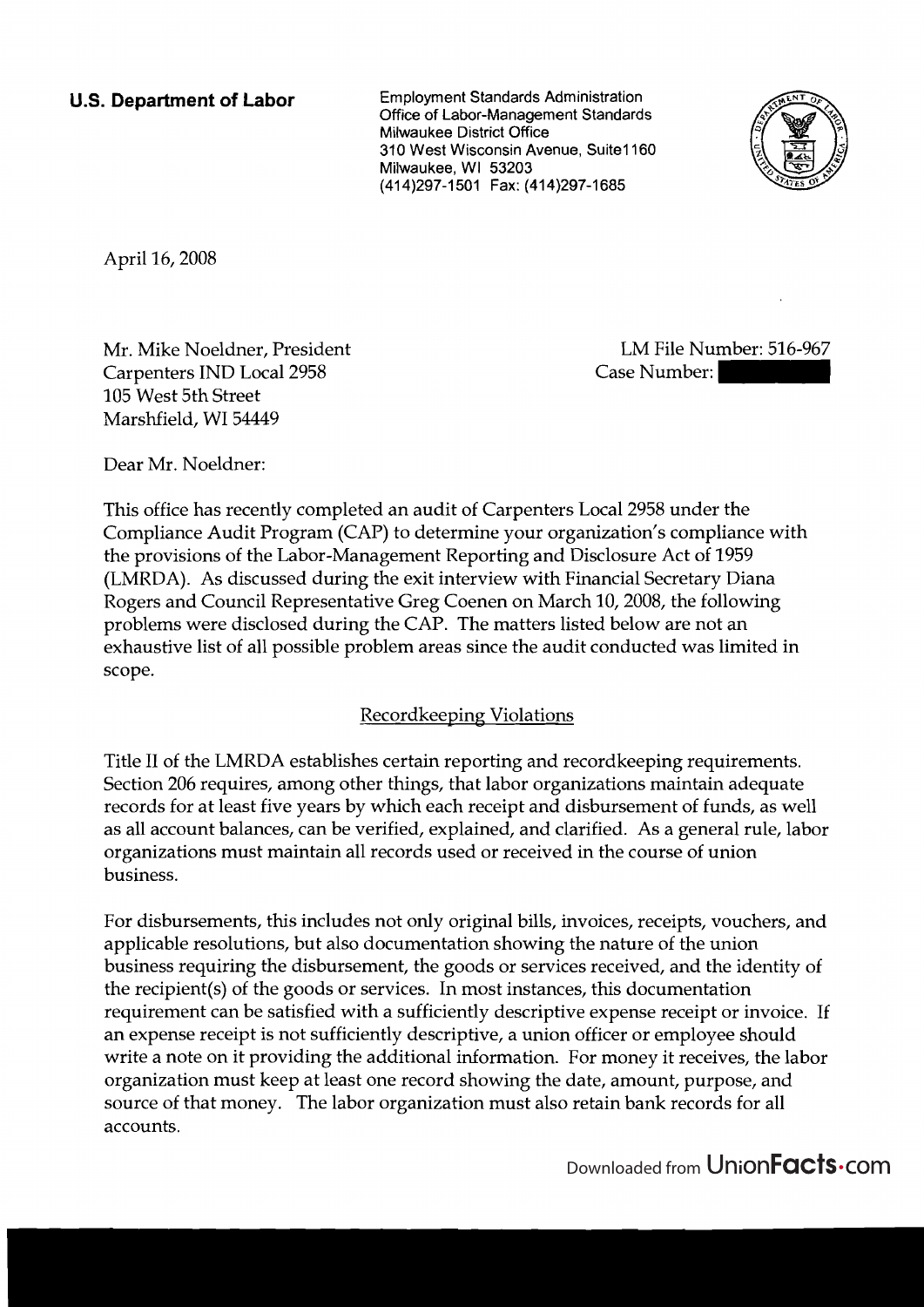Mr. Mike Noeldner April 16,2008 Page 2 of 4

The audit of Local 2958's 2007 records revealed the following recordkeeping violations:

### 1. General Disbursement and Reimbursed Expenses

Local 2958 did not retain adequate documentation for disbursements and reimbursed expenses incurred by officers totaling at least \$6,728.57. For example, invoices for hotels and receipts for parking have not been maintained. Additionally, expense vouchers have not been maintained for mileage and per diem reimbursements.

As noted above, labor organizations must retain original receipts, bills, and vouchers for all disbursements. The president and treasurer (or corresponding principal officers) of your union, who are required to sign your union's LM report, are responsible for properly maintaining union records. For mileage reimbursement, records which identify the dates of travel, locations traveled to and from, and number of miles driven must be maintained. The record must also show the business purpose of each use of a personal vehicle for business travel by an officer or employee who was reimbursed for mileage expenses.

2. Lost Wages

Local 2958 did not retain adequate documentation for lost wage reimbursement payments to officers totaling at least \$8,096.61 Local 2958 must maintain records in support of lost wage claims that identify each date lost wages were incurred, the number of hours lost on each date, the applicable rate of pay, and a description of the union business conducted. In the case of Local 2958, lost wage reimbursement checks were identified in the general ledger. However, additional documentation identifying the additional required information was not retained.

During the exit interview, I provided a sample of an expense voucher Local 2958 may use to satisfy this recordkeeping requirement. The sample identifies the type of information and documentation that the local must maintain for lost wages and other officer expenses.

**3.** Voided Checks

During the organizational interview, Ms. Rogers stated that all voided checks are retained by the local; however, some voided checks have not been retained.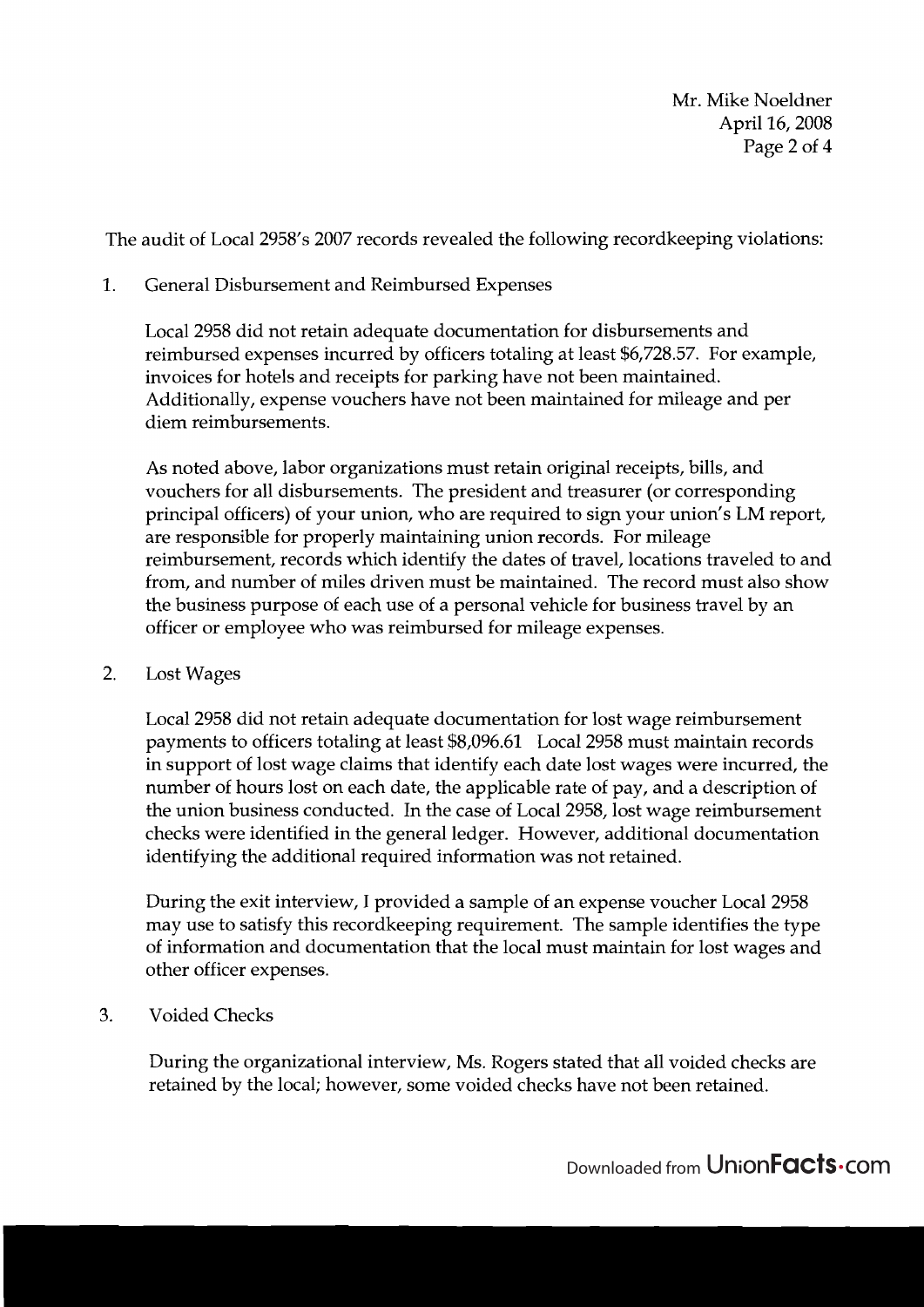Mr. Mike Noeldner April 16,2008 Page 3 of 4

A check is a legal instrument that, when used, creates a transaction required to be reported on a Labor Organization Annual Report. Voided checks are required to be retained to verify, clarify, and support the information reported by labor organizations on LM reports. Retention of a voided check is essential to verify that the check was not in fact issued and therefore, whether a reportable transaction occurred.

Although additional records may be retained that identify checks that were voided, and currently available bank statements may show that such checks have not cleared, such records alone are not adequate to verify whether a check was issued and a reportable transaction occurred.

Based on your assurance that Local 2958 will retain adequate documentation in the future, OLMS will take no further enforcement action at *his* time regarding the above violations.

# Reporting Violation

The audit disclosed a violation of LNIRDA Section 201(b), which requires labor organizations to file annual financial reports accurately disclosing their financial condition and operations. The Labor Organization Annual Report Form LM-3 filed by Local 2958 for fiscal year ending June 30,2007, was deficient in the following area:

1. Disbursements to Officers

Local 2958 did not include some reimbursements to officers such as mileage and per diem, totaling at least \$2,910.35 in the amounts reported Item 24 (All Officers and Disbursements to Officers). It appears these payments were erroneously reported in Item 54 (Other Disbursements).

Direct disbursements to Local 2958 officers and some indirect disbursements made on behalf of its officers must be reported in Item 24. A "direct disbursement" to an officer is a payment made to an officer in the form of cash, property, goods, services, or other things of value. See the instructions for Item 24 for a discussion of certain direct disbursements to officers that do not have to be reported in Item 24. An "indirect disbursement" to an officer is a payment to another party (including a credit card company) for cash, property, goods, services, or other things of value received by or on behalf of an officer. However, indirect disbursements for temporary lodging (such as a union check issued to a hotel) or